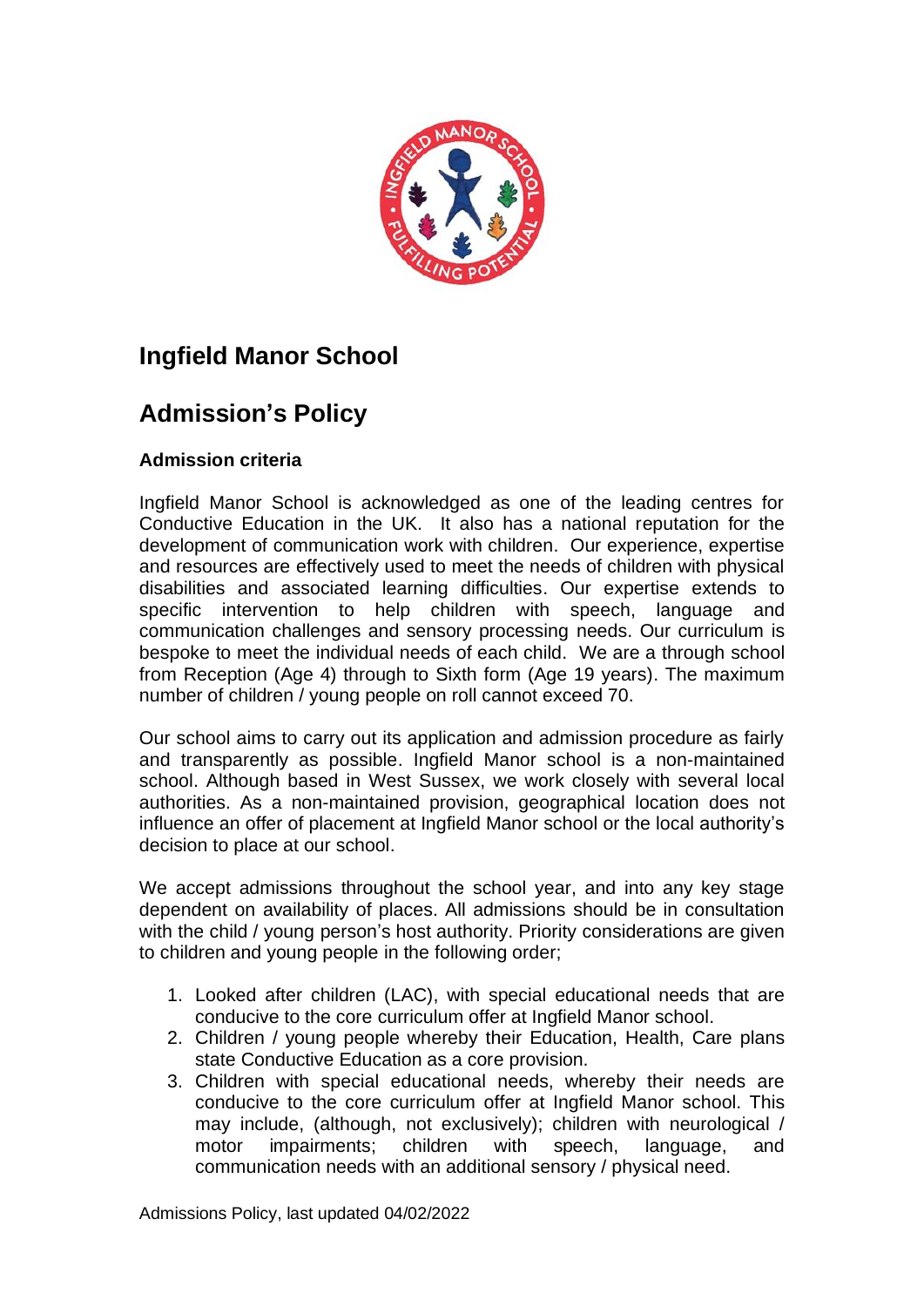The school encourages visits by parents to find out more about our provision. Please contact the school office for an appointment.

### **Preliminary Referrals / Expression of Interest**

Ingfield Manor school is part of the CCRAG (children's cross regional arrangements group) which compromises of local authorities from the East, South East and South West Regions of England. We are listed within West Sussex's Dynamic Placement System. Information can be received via e-mail from local authorities seeking possible placement. Anonymised EHCP's can often be sent to establish if Ingfield Manor school can meet need. Ingfield Manor school, as a non-maintained provision is not restricted to taking referrals from set regions and can therefore accept referrals from any local authority nationally. Consideration needs to be given regarding day vs residential placements for those students who may live further afield. Where the school is approached direct by a local authority an initial expression of interest (EOI) can be made by the school as to whether it is felt the school can meet need.

Parents can approach the school themselves direct. However, in all instances, we would strongly encourage the local authority to be included and / or informed by parents with respect to Ingfield Manor school forming part of a preferred placement choice.

# **Initial Visit**

Initial contact is usually made by telephone by the relevant head of department. Admission procedures are explained, general information on the child is taken and an initial visit arranged if appropriate. Parents are always be encouraged to bring their child on the first visit. Parent only visits will be considered in some circumstances.

# **Action:**

- Letter to parents/carers or e-mail confirming date/time of visit, cc'd to LA if referral initiated by them.
- Request copy of Education, Health and Care Plan and supporting information (if not already received)
- Email to all relevant staff to be involved
- Agree programme and circulate
- Set up file

The aim of the informal initial visit is primarily for parents/carers/child to see what Ingfield has to offer and for Ingfield staff to begin to form a view of the child's needs and whether we would be the appropriate school to meet these.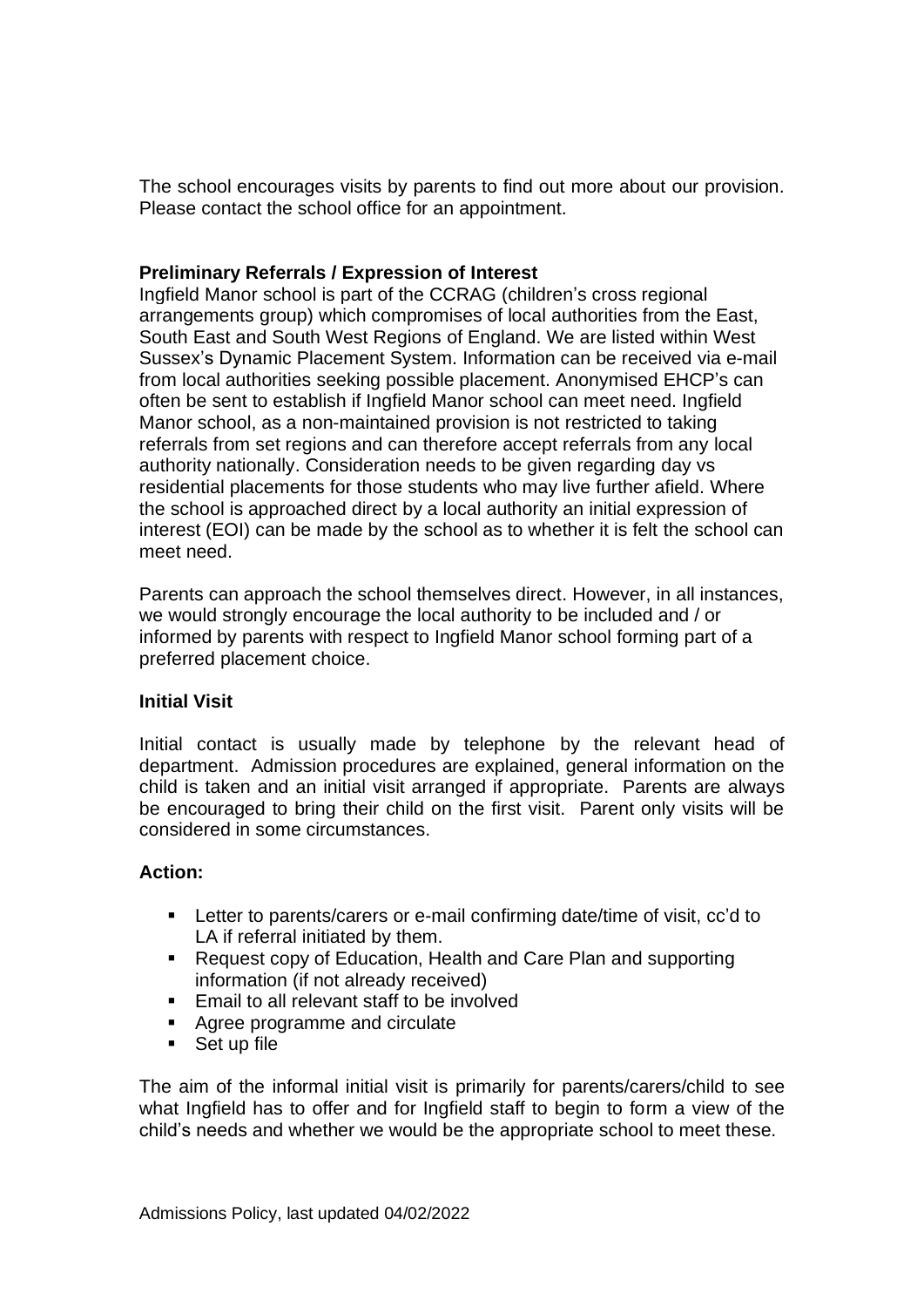The **initial visit** will be led by a senior member of staff and will comprise of a tour of the school and, where appropriate, time in the age-appropriate group.

## **Next Possible Actions:**

- If it is deemed the school may not be able to meet child's needs at IMS – suggest alternatives / refer back to LA
- Keep on file until LA /parents/carers contact, pending LA decisions.
- Book assessment visit (this will be with the support of the local authority, that a placement at Ingfield Manor school will be considered)

# *Guidelines on discussion with the family:*

As part of an initial visit, parents / carers can be expected to be asked the following;

- What do parents/carers feel their child's needs are?
- Is there a Education, Health and Care Plan (EHCP) or is this in progress?
- Are the child's needs detailed accurately in the EHCP?
- Will Ingfield Manor school be suitably placed be able to meet the child's needs as detailed in the EHCP?
- What other reports are available?
- What is current provision?
- Are the child's needs being met in the current provision?
- What other schools have been visited?
- Is the local authority aware of the request for placement at Ingfield Manor school?

Any offer of a place at Ingfield is subject to:

- Funding and agreement from the child's Local Authority
- A place being available in an age-appropriate group

A follow up assessment visit will only be offered if it is felt that Ingfield Manor School can meet need AND the local authority are in agreement with progressing the process.

In exceptional circumstances, it may be necessary to jump straight to an assessment visit (ie. child is not currently within an educational establishment, and or the child is looked after within an alternative local authority to where a child has been previously placed and not accessing education)

### **Assessment Visit**

If parents wish to proceed with admission, an assessment visit will be arranged. In some cases (whereby information as come direct from the LA), this may be appropriate to combine with the initial visit. Assessment visits are best timed to be as close to possible to a child's proposed admission date.

Admissions Policy, last updated 04/02/2022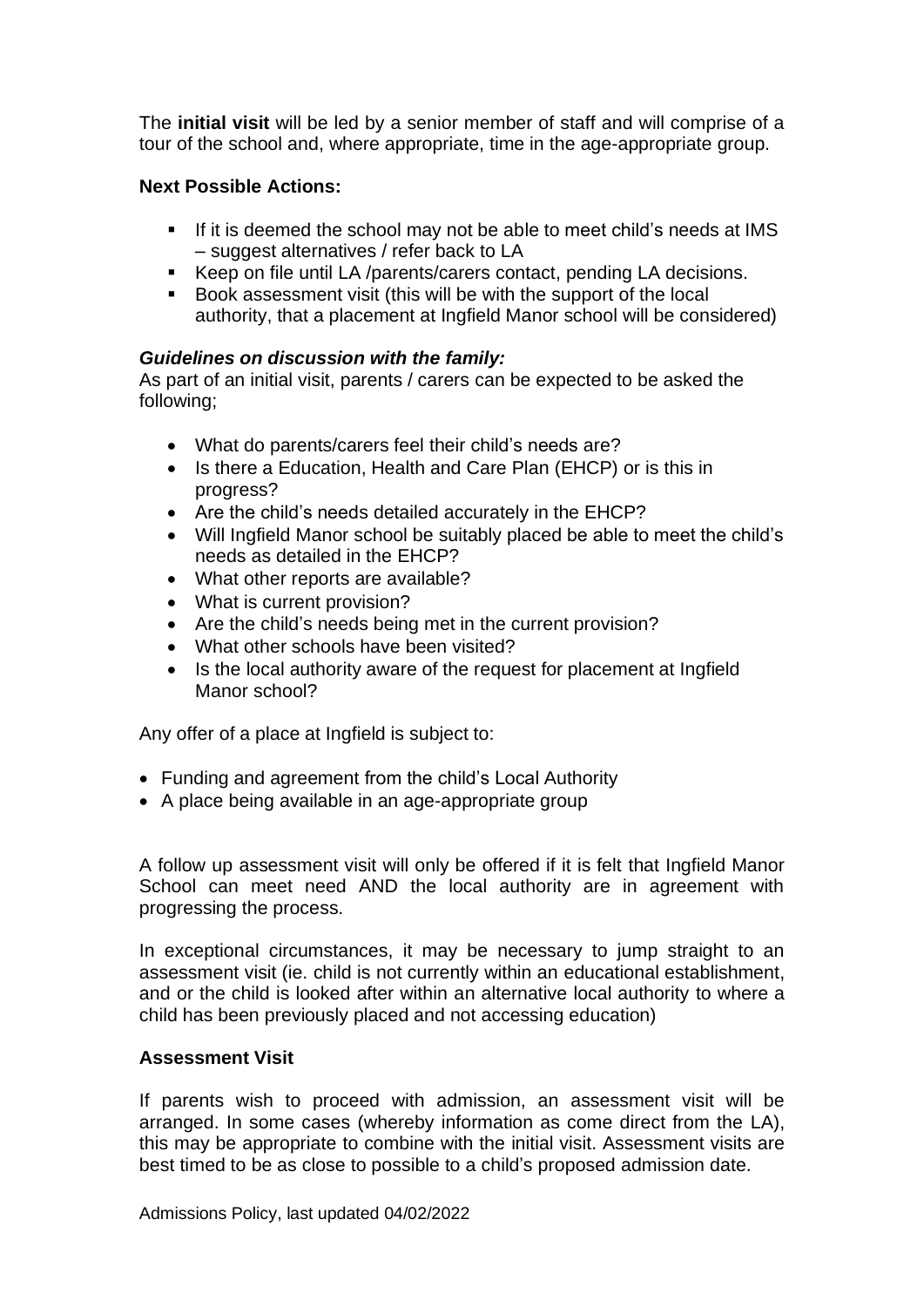A programme is agreed by the head of department and circulated to all relevant staff.

The purpose of the assessment visit is for the child and parents/carers to spend a half / whole day in an age-appropriate group. During the day there will be opportunities for the family to meet with the different professionals e.g. physiotherapist, occupational therapist, conductor, speech and language therapist, teacher and senior nurse and for the different professionals to have an opportunity to obtain information about the child's needs through discussion, observation of the child in the group setting and practical sessions, as appropriate. All professionals will submit a report outlining their perceived levels of input required in order to meet need.

If the placement request is for residential placement, then the assessment process will include a meeting with our head of care and may include some assessment time in Acorns (our residential provision).

Ingfield Manor school has a 'banding system' A-D to help determine placement fees. The basis of this is input from the transdisciplinary team of professionals to assess level of need based on their information gathering and observations of the child / young person. The assessment process allows for observed need to be compared to that as stated in a child / young person's education, health, care plan. The pre-assessment visit helps determine this information and allows the placement fee to be confirmed with the local authority.

The assessment visit also allows the opportunity to ensure that the child / young person is able to access learning effectively within their peer group and to ensure that the learning of existing students is not impacted in any adverse way.

At the end of the assessment visit parents meet with the principal and/or head of department who will discuss the outcome of the visit.

If appropriate a formal offer will be made to the parents/carers and LA. Fees will be communicated solely to the local authority.

#### **Keep in Touch Visits**

There may be a time when we need to invite the family for a keep in touch visit. This will normally occur when a formal offer has been made and there has been an extended period of time while the family are waiting for an admission date to be confirmed.

#### **Induction / transition visit**

This takes place once the LA has agreed to fund the placement in writing and a start date has been agreed. At this visit the child becomes familiar with the group, team and environment. The principal, head of department and other

Admissions Policy, last updated 04/02/2022